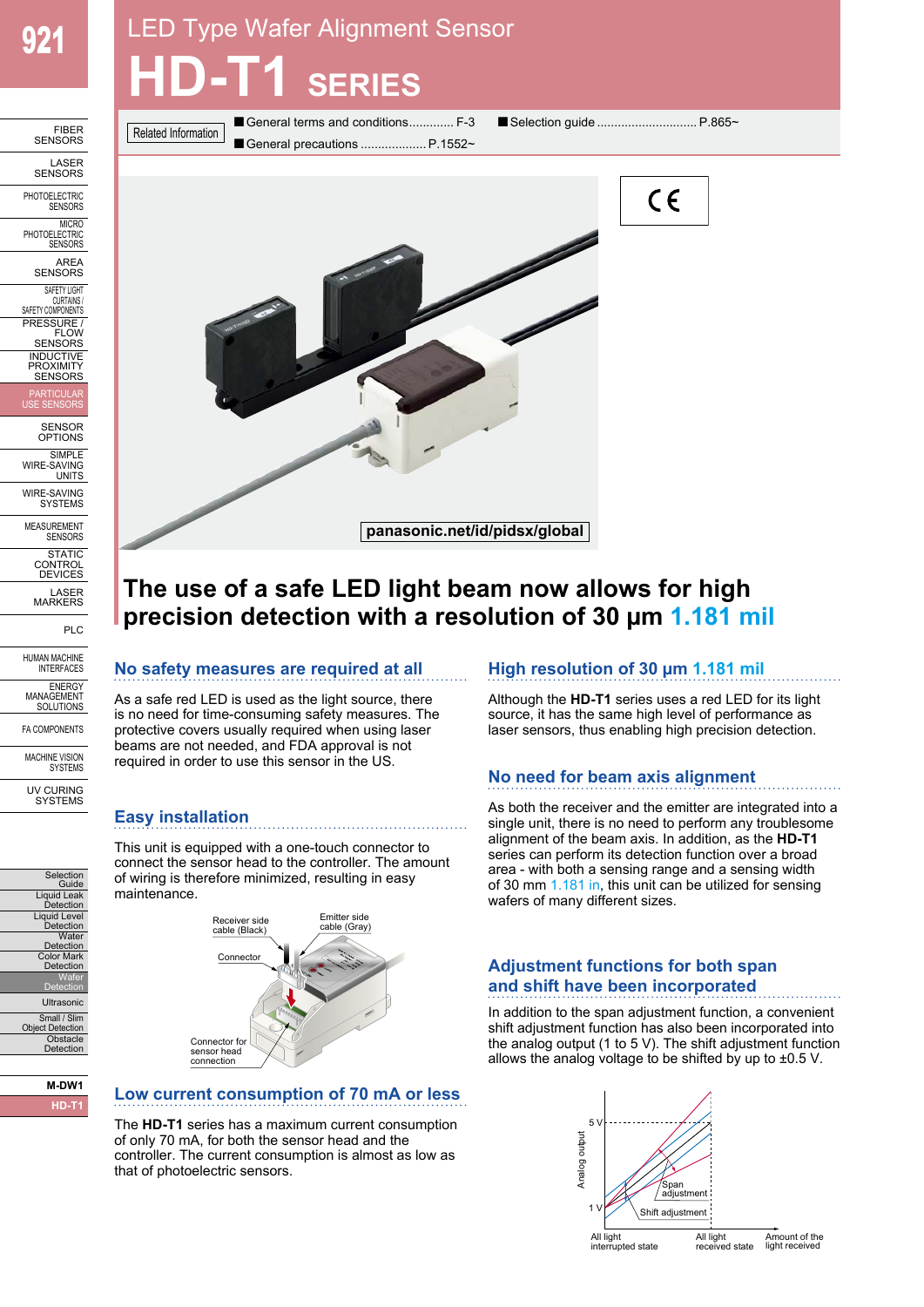FIBER SENSORS

LASER SENSORS

PHOTO-<br>ELECTRIC<br>SENSORS

MICRO<br>PHOTO-<br>ELECTRIC<br>SENSORS

AREA SENSORS

SAFETT LIGHT<br>CURTAINS /<br>SAFETY<br>COMPONENTS

PRESSURE / FLOW SENSORS

INDUCTIVE PROXIMITY SENSORS

SENSOR OPTIONS

SIMPLE WIRE-SAVING UNITS

WIRE-SAVING SYSTEMS

MEASURE-<br>MENT<br>SENSORS

STATIC<br>CONTROL<br>DEVICES

LASER MARKERS PLC

HUMAN MACHINE INTERFACES

ENERGY MANAGEMENT SOLUTIONS

FA COMPONENTS

MACHINE VISION SYSTEMS

UV CURING SYSTEMS

## **APPLICATIONS**

**Detecting wafer eccentricities or notches**



## **ORDER GUIDE**

### **Sensor head**

| Appearance | Sensing range                    | Sensing width  | Model No.       |
|------------|----------------------------------|----------------|-----------------|
|            | 30 mm 1.181 in (fixed)<br>(Note) | 30 mm 1.181 in | <b>HD-T1030</b> |

Note: The value is in a state that the sensor is mounted on the mounting base at the time of factory shipment.

#### **Controller**

| Appearance | Model No. | Output                                       | Make sure to use the<br>sensor head and the<br>controller together as a set. |  |
|------------|-----------|----------------------------------------------|------------------------------------------------------------------------------|--|
|            | HD-T1C    | Analog voltage<br>• Output voltage: 1 to 5 V |                                                                              |  |

## **SPECIFICATIONS**

#### **Sensor head**

| Model No.<br>Item        |                          | <b>HD-T1030</b>                                                                                                                   |                                  |  |
|--------------------------|--------------------------|-----------------------------------------------------------------------------------------------------------------------------------|----------------------------------|--|
|                          |                          |                                                                                                                                   |                                  |  |
|                          | Applicable controller    | HD-T1C                                                                                                                            | Liquid Leak<br>Detection         |  |
|                          | Sensing width            | 30 mm 1.181 in (Linearity is specified at 28 mm 1.102 in width.)                                                                  | Liquid Level<br>Detection        |  |
|                          | Sensing range            | 30 mm 1.181 in (fixed) (Note 2)                                                                                                   | Water<br>Detection               |  |
| Environmental resistance | Pollution degree         | 3 (Industrial environment)                                                                                                        | <b>Color Mark</b><br>Detection   |  |
|                          | Protection               | IP40 (IEC)                                                                                                                        | Wafer<br>Detection               |  |
|                          | Ambient temperature      | 0 to +40 °C +32 to +104 °F (No dew condensation), Storage: -20 to +55 °C -4 to +131 °F                                            | Ultrasonic                       |  |
|                          | Ambient humidity         | 35 to 85 % RH, Storage: 35 to 85 % RH                                                                                             | Small / Slim<br>Object Detection |  |
|                          | Ambient illuminance      | Incandescent light: 3,000 fx or less at the light-receiving face, Fluorescent light: 3,000 fx or less at the light-receiving face | Obstacle<br>Detection            |  |
|                          | Voltage withstandability | 1,000 V AC for one min. between all supply terminals connected together and enclosure                                             |                                  |  |
|                          | Insulation resistance    | 20 $\mathsf{M}\Omega$ , or more, with 250 V DC megger between all supply terminals connected together and enclosure               | M-DW1                            |  |
|                          | Vibration resistance     | 10 to 150 Hz frequency, 0.75 mm 0.030 in double amplitude in X, Y and Z directions for two hours each                             | <b>HD-T1</b>                     |  |
|                          | Shock resistance         | 490 m/s <sup>2</sup> acceleration (50 G approx.) in X, Y and Z directions three times each                                        |                                  |  |
|                          | Emitting element         | Red LED (Peak emission wavelength: 650 nm 0.026 mil)                                                                              |                                  |  |
|                          | Receiving element        | Photodiode                                                                                                                        |                                  |  |
| Material                 |                          | Enclosure: PEI, Front cover: Glass, Mounting base: Aluminum                                                                       |                                  |  |
| Cable                    |                          | Heat-resistant PVC cable, 0.5 m 1.640 ft long, with a connector at the end                                                        |                                  |  |
| Weight                   |                          | Net weight: 150 g approx.                                                                                                         |                                  |  |

Notes: 1) Where measurement conditions have not been specified precisely, the conditions used were an ambient temperature of +20 °C +68 °F.

2) The value is in a state that the sensor is mounted on the mounting base at the time of factory shipment.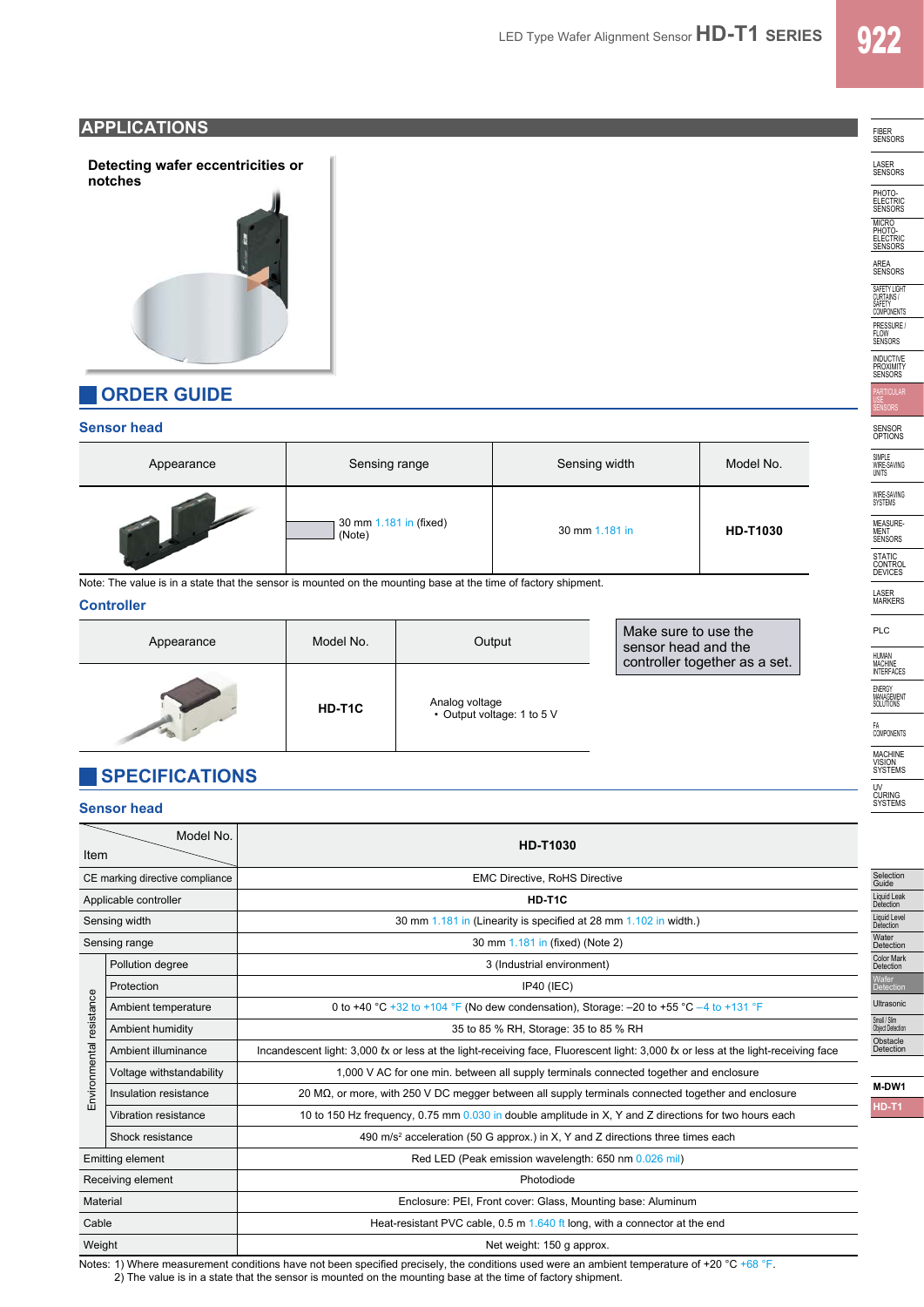FIBER<br>SENSORS

LASER<br>SENSORS

## **SPECIFICATIONS**

#### **Controller**

| PHOTO-<br>ELECTRIC<br>SENSORS<br><b>MICRO</b>                      | Model No.<br>Item                                                                                                                                                                                                                                                       |                             | HD-T1C                                                                                                                                             |  |
|--------------------------------------------------------------------|-------------------------------------------------------------------------------------------------------------------------------------------------------------------------------------------------------------------------------------------------------------------------|-----------------------------|----------------------------------------------------------------------------------------------------------------------------------------------------|--|
| PHOTO-<br>ELECTRIC<br>SENSORS                                      | CE marking directive compliance                                                                                                                                                                                                                                         |                             | <b>EMC Directive, RoHS Directive</b>                                                                                                               |  |
| AREA                                                               | Applicable sensor head                                                                                                                                                                                                                                                  |                             | <b>HD-T1030</b>                                                                                                                                    |  |
| <b>SENSORS</b><br>SAFETY LIGHT                                     | Supply voltage<br>Current consumption                                                                                                                                                                                                                                   |                             | 24 V DC ±10 % Ripple P-P 10 % or less<br>70 mA or less (Including sensor head)                                                                     |  |
| CURTAINS/<br>SAFETY<br>COMPONENTS                                  |                                                                                                                                                                                                                                                                         |                             |                                                                                                                                                    |  |
| PRESSURE /<br>FLOW<br>SENSORS<br>INDUCTIVE<br>PROXIMITY<br>SENSORS | Analog output                                                                                                                                                                                                                                                           |                             | Analog voltage<br>• Output voltage: $1 \pm 0.5$ V (all light interrupted) to $5 \pm 0.5$ V (all light received)<br>• Output impedance: 75 $\Omega$ |  |
|                                                                    |                                                                                                                                                                                                                                                                         | Response time               | 0.5 ms or less (8 V/ms or more)                                                                                                                    |  |
| PARTICULA<br>US!<br>SENSOR!                                        |                                                                                                                                                                                                                                                                         | Resolution                  | 30 um 1.181 mil (Note 2)                                                                                                                           |  |
| SENSOR<br>OPTIONS                                                  |                                                                                                                                                                                                                                                                         | Linearity                   | $\pm$ 1.0 % F.S. (at 28 mm 1.102 in sensing width of the sensing center) (Note 3)                                                                  |  |
| <b>SIMPLE</b>                                                      |                                                                                                                                                                                                                                                                         | Temperature characteristics | ±0.1 % F.S./°C (at 24 ±2 °C 75.2 ±35.6 °F) (Note 3)                                                                                                |  |
| WIRE-SAVING                                                        | Span adjustment function                                                                                                                                                                                                                                                |                             | Span of the analog output voltage is adjusted. 15-turn endless adjuster                                                                            |  |
| UNITS<br>WIRE-SAVING                                               | Shift adjustment function<br>Warming-up period                                                                                                                                                                                                                          |                             | Offset of the analog output voltage is adjusted. 15-turn endless adjuster                                                                          |  |
|                                                                    |                                                                                                                                                                                                                                                                         |                             | 30 min. or more                                                                                                                                    |  |
|                                                                    |                                                                                                                                                                                                                                                                         | Pollution degree            | 3 (Industrial environment)                                                                                                                         |  |
|                                                                    |                                                                                                                                                                                                                                                                         | Protection                  | IP40 (IEC)                                                                                                                                         |  |
|                                                                    |                                                                                                                                                                                                                                                                         | Ambient temperature         | 0 to +40 °C +32 to +104 °F (No dew condensation), Storage: -20 to +70 °C -4 to +158 °F                                                             |  |
|                                                                    | Environmental resistance                                                                                                                                                                                                                                                | Ambient humidity            | 35 to 85 % RH, Storage: 35 to 85 % RH                                                                                                              |  |
|                                                                    |                                                                                                                                                                                                                                                                         | Voltage withstandability    | 1,000 V AC for one min. between all supply terminals connected together and enclosure                                                              |  |
|                                                                    |                                                                                                                                                                                                                                                                         | Insulation resistance       | 20 $\mathsf{M}\Omega$ , or more, with 250 V DC megger between all supply terminals connected together and enclosure                                |  |
|                                                                    |                                                                                                                                                                                                                                                                         | Vibration resistance        | 10 to 150 Hz frequency, 0.75 mm 0.030 in double amplitude in X, Y and Z directions for two hours each                                              |  |
|                                                                    |                                                                                                                                                                                                                                                                         | Shock resistance            | 490 m/s <sup>2</sup> acceleration (50 G approx.) in X, Y and Z directions three times each                                                         |  |
|                                                                    | Material                                                                                                                                                                                                                                                                |                             | Enclosure: Heat-resistant ABS, Connector cover: Heat-resistant ABS, Adjuster cover: Polycarbonate                                                  |  |
|                                                                    | Cable                                                                                                                                                                                                                                                                   |                             | 0.22 mm <sup>2</sup> 3-core heat-resistant PVC cable, 0.3 m 0.984 ft long                                                                          |  |
|                                                                    | Cable extension<br>Weight                                                                                                                                                                                                                                               |                             | Extension up to total 3 m $9.843$ ft is possible with 0.3 mm <sup>2</sup> , or more, heat-resistant PVC cable.                                     |  |
|                                                                    |                                                                                                                                                                                                                                                                         |                             | Net weight: 85 g approx.                                                                                                                           |  |
| UV<br>CURING<br>SYSTEMS                                            | Notes: 1) Where measurement conditions have not been specified precisely, the conditions used were an ambient temperature of +20 °C +68 °F.<br>2) Pecolution refers to the neak to peak distance conversion value of analog output (in the frequency band below 20 MHz) |                             |                                                                                                                                                    |  |

2) Resolution refers to the peak to peak distance conversion value of analog output (in the frequency band below 20 MHz).

3) This is the representative example of measurement with a combination of sensor head and controller.

## **I/O CIRCUIT AND WIRING DIAGRAMS (Controller)**

## Selection Guide Liquid Leak Detection Liquid Level Detection Water Detection Color Mark Detection Wafer Detection Ultrasonic Small / Slim Object Detection Obstacle Detection



Note: Analog output does not incorporate a short-circuit protection circuit. Do not connect it directly to a power supply or a capacity load.

Symbols ... D : Reverse supply polarity protection diode ZD: Surge absorption zener diode

#### **I/O circuit diagram Terminal arrangement**



| Terminal<br>No.   | Description           |                     |  |
|-------------------|-----------------------|---------------------|--|
|                   | $+V$                  |                     |  |
| $\left( 2\right)$ | 0 V                   | <b>Emitter side</b> |  |
| $\left(3\right)$  | Emission pulse        |                     |  |
| $\left(4\right)$  | Shield                |                     |  |
| $\left(5\right)$  | Shield                |                     |  |
| (6)               | Light received signal | Receiver side       |  |
|                   | 0 V                   |                     |  |
|                   | +٧                    |                     |  |